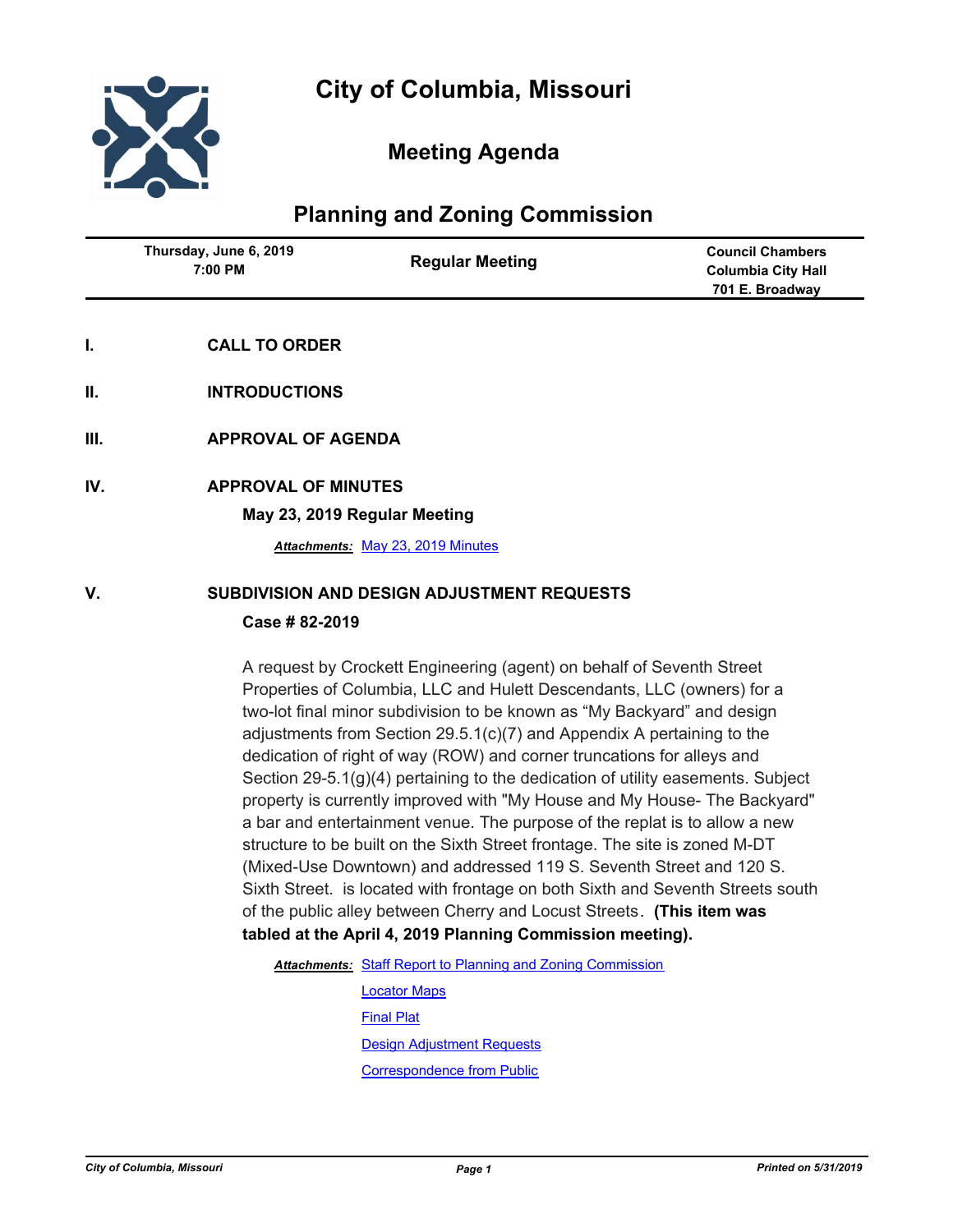# **VI. PUBLIC HEARINGS**

### **Case # 101-2019**

A request by Brush & Associates (agent) on behalf of James & Gina Harris (owners) seeking to rezone two parcels (containing 3 lots) from PD (Planned District) to A (Agriculture). The subject parcels are located on the south side of St. Charles Road approximately 700 feet east of Dorado Drive. Parcel 1 (2 lots) contains 1.29 acres, and Parcel 2 (1 lot) contains 0.61, for a total of 1.70 acres.

Attachments: [Staff Report to Planning and Zoning Commission](http://gocolumbiamo.legistar.com/gateway.aspx?M=F&ID=674db6c8-f895-46f7-89d2-3be9ea48cdab.docx) [Locator Maps](http://gocolumbiamo.legistar.com/gateway.aspx?M=F&ID=e9c1490f-738c-4ff5-b34e-5954a24790b7.pdf)

#### **Case # 122-2019**

A request by Crockett Engineering (agent) on behalf of HJRJ Investments, LLC for a major amendment to the existing *Copperstone Commercial C-P Plan* to allow for a mixed-use development to include commercial, office and residential uses, to be known as the *Copperstone Lot 102A PD Plan*. The subject property is located on the west side of Frontgate Drive, approximately 300 feet south of Vawter School Road, and is commonly addressed as 4015 Frontgate Drive. **(This case was tabled at the May 23, 2019 Planning and Zoning Commission meeting).** 

Attachments: [Staff Report to Planning and Zoning Commission](http://gocolumbiamo.legistar.com/gateway.aspx?M=F&ID=6f5312da-23f0-4762-b4d7-92099192c0f1.docx) [Locator maps](http://gocolumbiamo.legistar.com/gateway.aspx?M=F&ID=697dad70-30b8-4ac5-999c-0f1d5aac3b2b.pdf)

[Cooperstone Lot 102A PD Development Plan](http://gocolumbiamo.legistar.com/gateway.aspx?M=F&ID=86d835da-1ffa-45ee-94df-a5a9a22fdcbe.pdf)

[Statement of Intent](http://gocolumbiamo.legistar.com/gateway.aspx?M=F&ID=0abfc99c-9bb4-40b1-a8ec-1c569f5f0809.pdf)

[Existing permitted C-1 uses](http://gocolumbiamo.legistar.com/gateway.aspx?M=F&ID=3aaad0f3-3223-4c4b-8547-ab0cf2229549.pdf)

### **Case # 131-2019**

A request by Crockett Engineering (agent) on behalf of Fifth Street Properties, LLC and the Broadway Office Park Condominium Association (owners) for a major amendment to the Lake Broadway Lot 4A PD Plan. Modifications to the plan include a newly-designed building on Lot 4A, redesigned parking areas and drive aisles, and an additional vehicular access point from the Gary Street to the north. The subject site is located southeast of the intersection of Pershing Road and Gary Street, and contains 2.27 acres.

Attachments: [Staff Report to Planning and Zoning Commission](http://gocolumbiamo.legistar.com/gateway.aspx?M=F&ID=16af6d4c-91a4-4c48-962b-a59883e21ff8.docx)

[Locator Maps](http://gocolumbiamo.legistar.com/gateway.aspx?M=F&ID=2ceb0072-fa33-4e8e-8b64-58208486fd1b.pdf) [PD Plan](http://gocolumbiamo.legistar.com/gateway.aspx?M=F&ID=17ba5c45-f3cf-414e-8b69-e7dabc5b00cb.pdf)